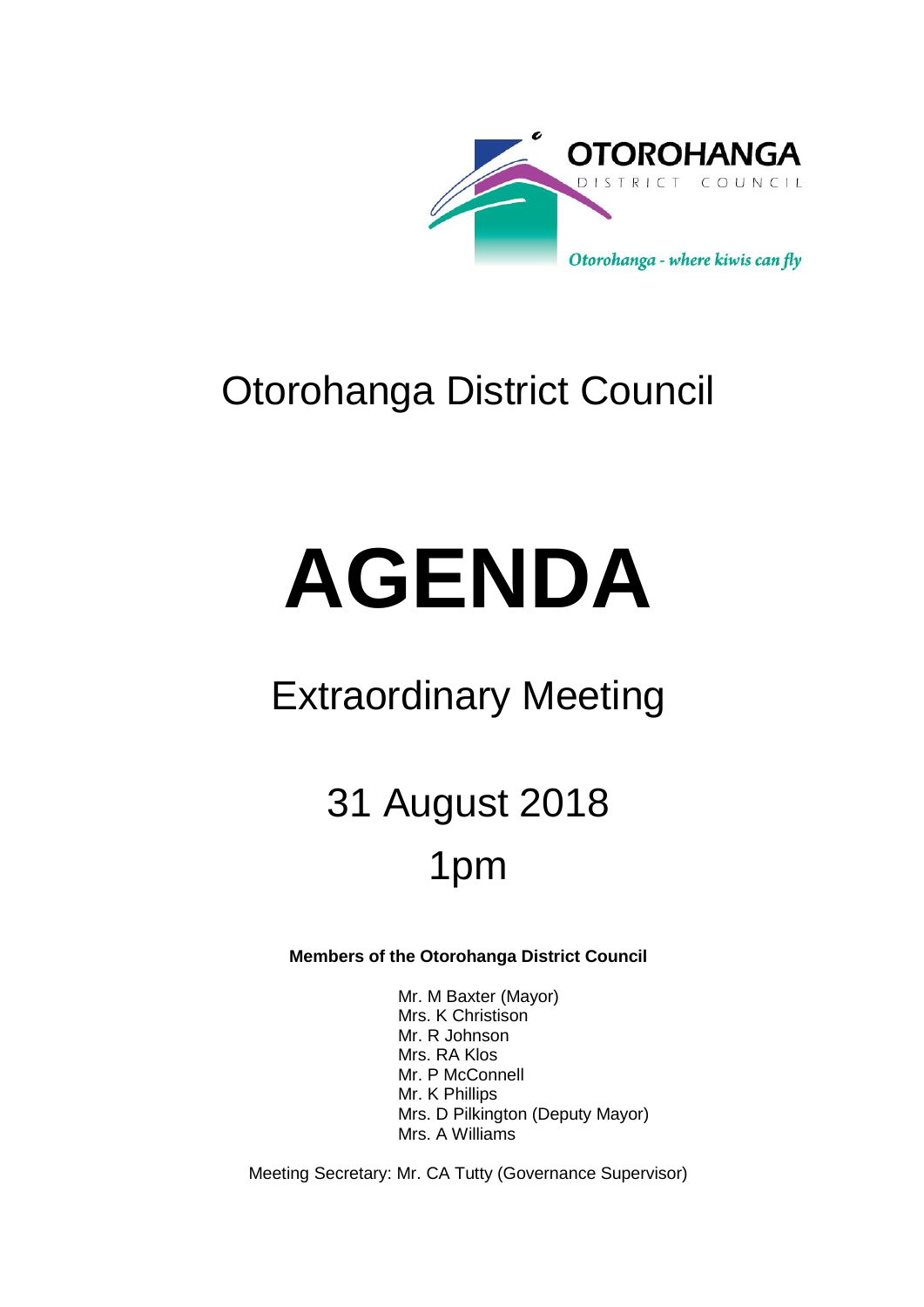### **OTOROHANGA DISTRICT COUNCIL**

31 AUGUST 2018

Notice is hereby given that an Extraordinary meeting of the Otorohanga District Council will be held in the Council Chambers, 17 Maniapoto Street, Otorohanga on Friday 31 August 2018 commencing at 1pm.

29 August 2018

**DC Clibbery CHIEF EXECUTIVE**

**AGENDA**

**ORDER OF BUSINESS:**

**ITEM PRECIS PAGE**

**PRESENT**

**IN ATTENDANCE**

**APOLOGIES**

**OPENING PRAYER**

**PUBLIC FORUM (UP TO 30 MINUTES)** 

**ITEMS TO BE CONSIDERED IN GENERAL BUSINESS**

#### **REPORTS**

| <b>ITEM 289</b> | <b>REQUEST FOR REMISSION OF RESERVE CONTRIBUTIONS</b> |  |
|-----------------|-------------------------------------------------------|--|
| <b>ITEM 290</b> | LEASE OF LAND FOR COMMUNITY MEDICAL HUB               |  |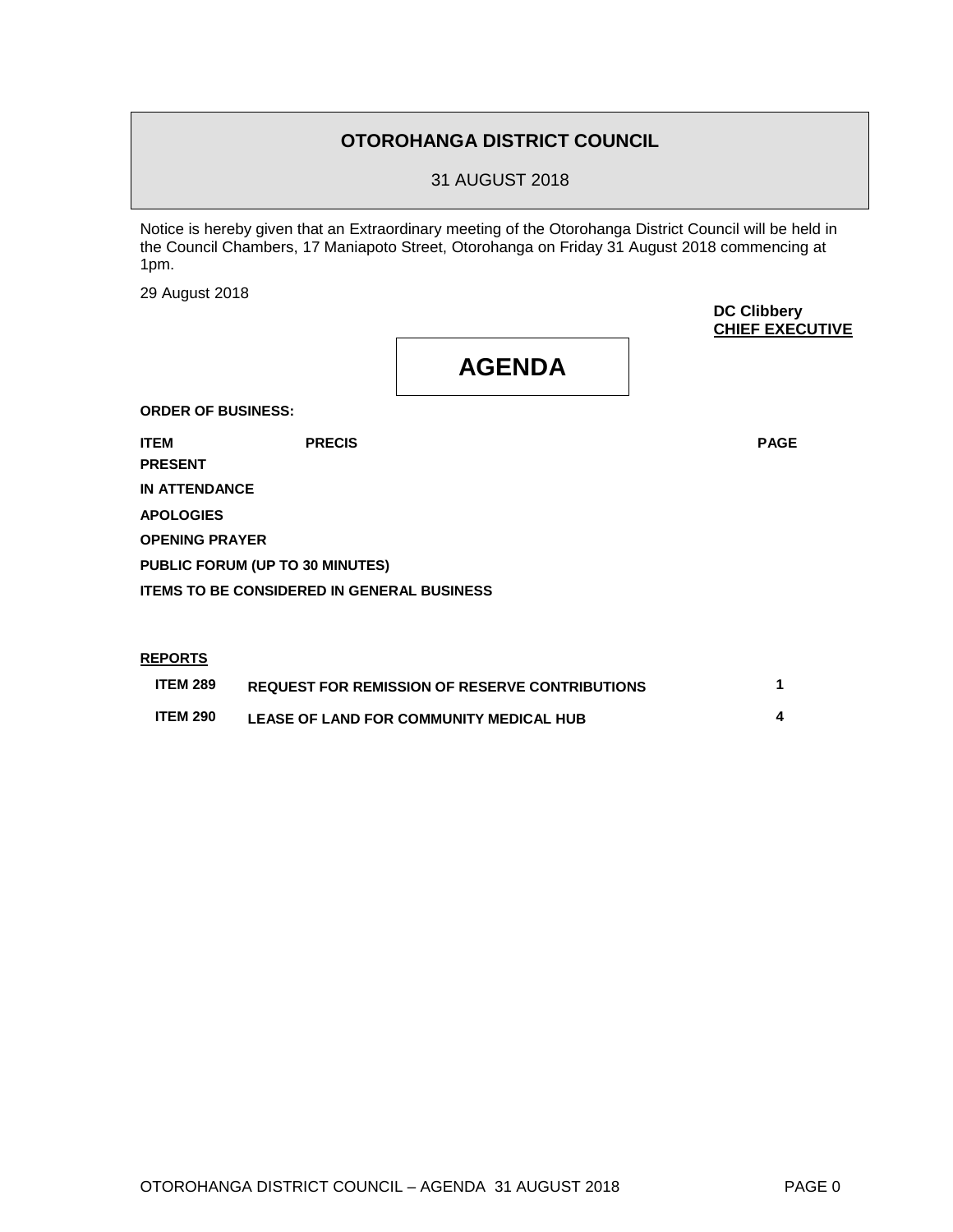#### **REPORTS**

| <b>ITEM 289</b> | <b>REQUEST FOR REMISSION OF RESERVE CONTRIBUTIONS</b>              |
|-----------------|--------------------------------------------------------------------|
| To:             | <b>Mayor and Councillors</b><br><b>Otorohanga District Council</b> |
| From:           | <b>Chief Executive</b>                                             |
| Date:           | 31 August 2018                                                     |

#### **Relevant Community Outcomes**

Ensure services and facilities meet the needs of the Community

#### **Executive Summary**

A partial remission of development contributions for a subdivision development is proposed.

#### **Staff Recommendation**

It is recommended that:

Council approves a remission of \$9000 (GST Inclusive) in respect of Development Contributions for wastewater services for the subdivision development being conducted by Otewa Developments Ltd on Otewa Road.

#### **Discussion**

A letter has been received from Mr Trevor Sargent of Otewa Development Ltd requesting that Council gives consideration to waiving the Reserve Contributions payable in respect of the subdivision development being currently undertaken on Otewa Road. A copy of this letter is attached.

Such Reserve Contributions are charged at a rate of \$1,012 (GST inclusive) for every new lot created. The Otewa Road development, which creates 16 additional lots, will be liable for \$16,192 of such charges.

The development will also be liable for a total of \$38,928 (GST inclusive) in development contributions, made up of \$23,136 in respect of wastewater services, and \$15,792 for water services.

There are provisions in Council's Policy on Development and Financial Contributions for potential remissions of Development Contributions, and a copy of these provisions is attached to this report.

Of the matters listed in the policy to be considered in making decisions on potential remissions, only point 4 is considered relevant to the current request.

In his letter Mr Sargent identifies 4 aspects of the work that he has done which he considers to have a benefit for Council. None of these have any relation to Reserve Contributions, but some are potentially relevant to the applicable Development Contributions.

Item 3 is considered to have little if any benefit for the community as these are not Council services and their relocation has no benefit to the community.

As Mr Sargent states, Item 4 - the hot mix surfacing of the road - was a consent condition, if perhaps a somewhat unusual one, since whilst it may be appreciated by the property owners it is potentially disadvantageous to both the developer and Council.

Such a surface may last twice as long as chipseal, but its cost is typically more than two times higher, making it more expensive to maintain in the long term. For this reason, and the fact that there are no Development Contributions charged for roading in the Otorohanga Community, this item does not appear to justify any remission.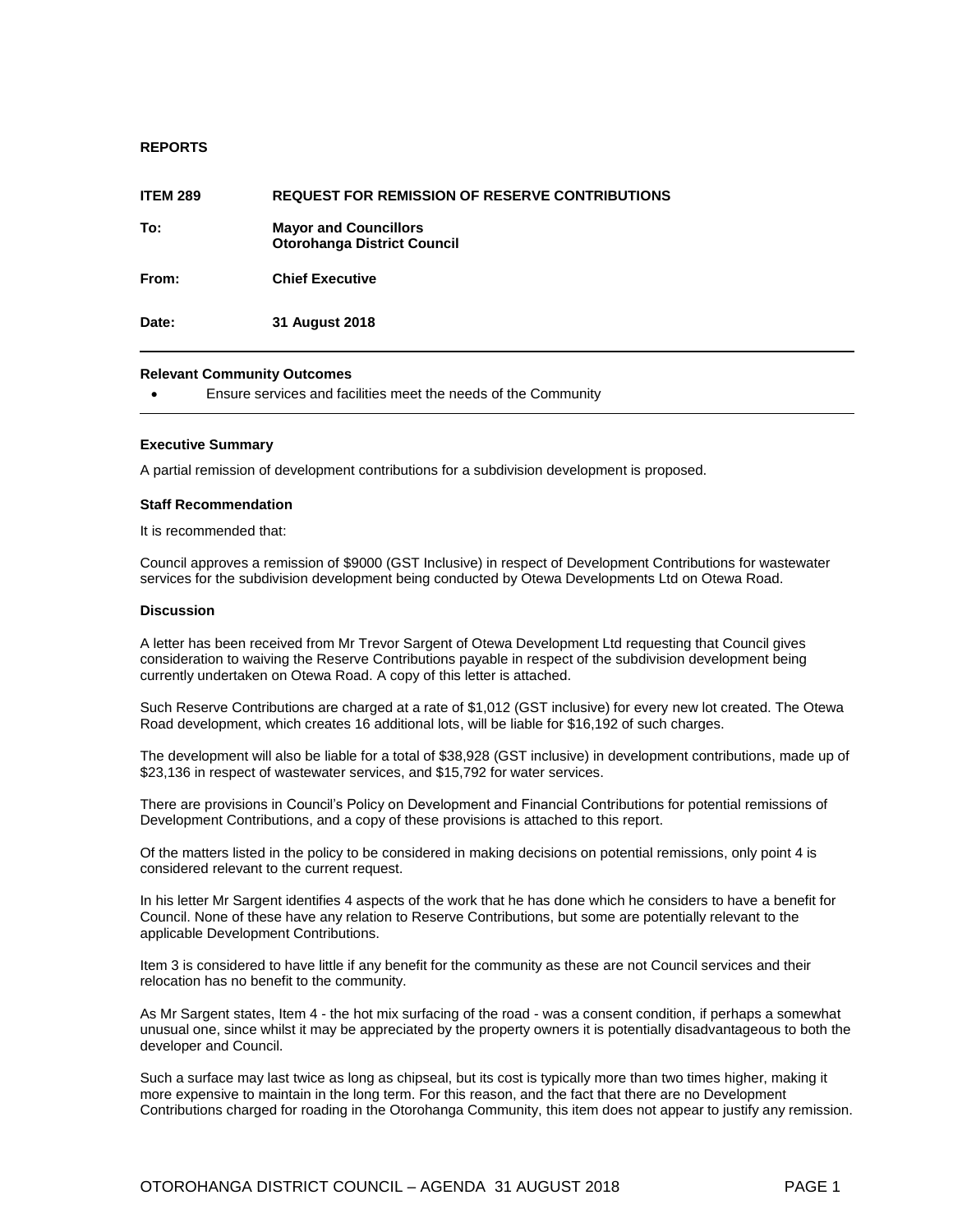Items 1 and 2 are however considered to have delivered some value to Council, since they include worthwhile improvements or renewals of Council's wastewater assets.

The works around the pump station have significantly improved its access and appearance, whilst the realignment of the section of sewer rising main has resulted in a replacement of a length of pipe that may have been around halfway through its likely useful life.

It is considered that the value of the pump station improvements might realistically be estimated at \$5,000, whilst a calculation of the value of the pipe replacement, based on the additional life that the new section of pipe provides, suggests that a figure of \$4,000 for this would be reasonable.

On this basis it is proposed that a remission of Development Contributions for wastewater to a total value of \$9000 (GST inclusive) is made.

#### **Dave Clibbery CHIEF EXECUTIVE**

#### *Remissions, Reviews and Postponement*

*Development contributions required on a development may be considered for remission at Council's discretion on a case-by-case basis. Such consideration will normally be only be initiated in response to a request by an applicant.*

*The applicant shall make any such request in writing within 15 working days after Council has advised the applicant in writing of the amount of development contribution required on the development. The application must be made before any development contribution is paid, as the Council will not consider a retrospective application for remission.*

In undertaking the review the Council shall as soon as reasonably practicable consider the request. The Council *may determine whether to hold a meeting for the purposes of the review, and if so, give the applicant at least five working days' notice of the date, time and place of that meeting.* 

*Council may, at its discretion, uphold, reduce or cancel the original amount of development contribution required on the development. The Council may delegate these responsibilities and decisions to an authorised officer. Where Council decides to consider such a request the following matters shall be taken into account:*

- *1. The Development Contributions Policy.*
- *2. Council's financial modelling.*
- *3. Council's funding and financial policies.*
- *4. The extent to which the value and nature of the works proposed by the applicant reduces the need for works proposed by Council in its capital works programme.*
- *5. Any credits that may apply to the site.*
- *6. Whether Council determines that the development contributions are manifestly excessive in relation to the impact of the development on infrastructure:*
- *7. Whether other conditions placed upon the applicant are likely to reduce the need for the works proposed by Council in its capital works programme.*

*Council will not consider any request to postpone a development contribution.*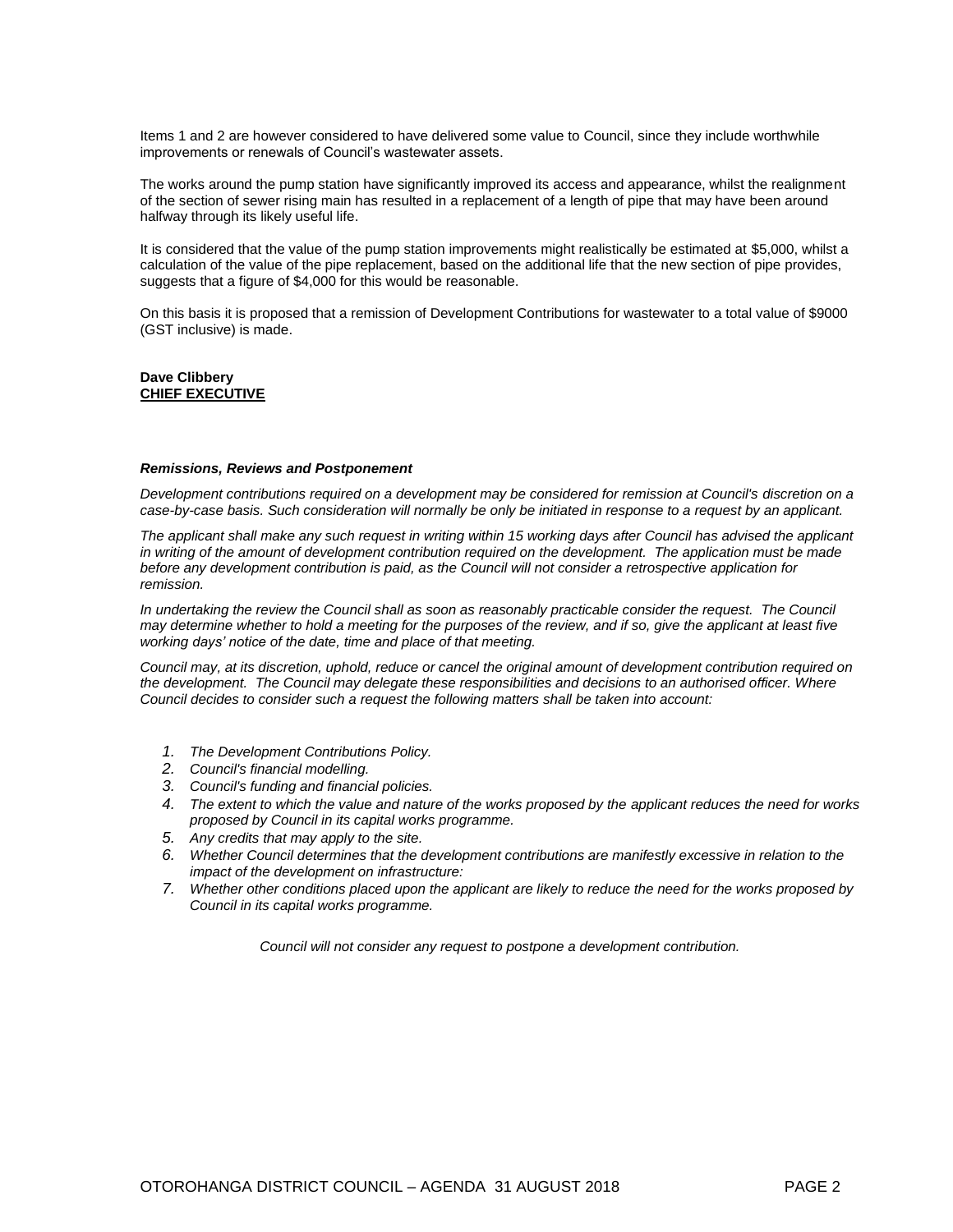Velk August 2018<br>Dave Clibbery<br>Chyef Executive Officer<br>Otorahanga Bustrict Council Trever Sargent Trever Sargent 14<br>Okusa Developments 14<br>162 Voung Street Stata Developments Re Otewa Rand subdivisions. The Oten's Rand subdivision.<br>When parcharing the development. The further When purchasing the development. The first ste<br>We proceed with the construction, the more the<br>Consent seems a one sided afair, which I admit is due to my mis-judgement. to my mis-judgement."<br>I believe the Courcil have a Development<br>FOW policy which allows a remission cre Contribution policy, which allows a remission credit<br>Clause for Costs, when existing council infrastructure is medified or replaced etc This has occurred, where. This has occurred, where<br>O redevelopment of Prime Station area, Removing O redevelopment of Prime Station and Continuing<br>Cristing Fencing - re Heneing, recontouring, forming<br>hew entry crossing + forming Inon service road,<br>pointing Building and re-landscaping. pointing Building and re-Landscaping.<br>pointing Building and re-direct the rising main Line<br>avalund the perimeter of COT 17. avaurd the perimeder of cot 17.<br>Hrough Centre of property, while you is constructed. ropenty, where you is constructed the New Road, forming the new entry and the I Motemex finish Coating, where early wiscont. Benever (France et a reservé contribution paraise) Frear Sargent